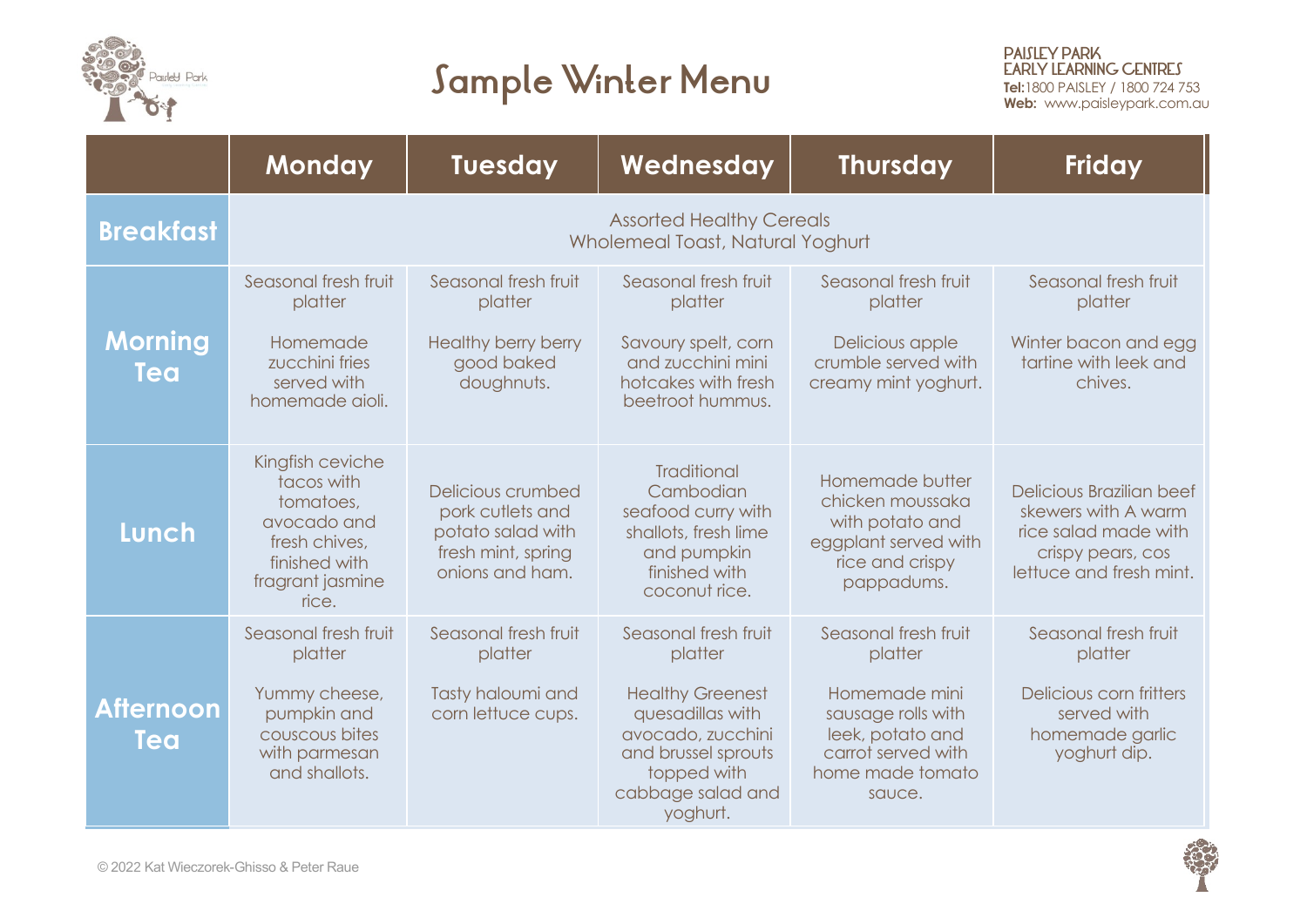

## **Sample Spring Menu**

|                                | <b>Monday</b>                                                                                                                                | <b>Tuesday</b>                                                                                                                                   | Wednesday                                                                                                          | <b>Thursday</b>                                                                                                                             | <b>Friday</b>                                                                                                                                            |  |
|--------------------------------|----------------------------------------------------------------------------------------------------------------------------------------------|--------------------------------------------------------------------------------------------------------------------------------------------------|--------------------------------------------------------------------------------------------------------------------|---------------------------------------------------------------------------------------------------------------------------------------------|----------------------------------------------------------------------------------------------------------------------------------------------------------|--|
| <b>Breakfast</b>               | <b>Assorted Healthy Cereals</b><br>Wholemeal Toast, Natural Yoghurt                                                                          |                                                                                                                                                  |                                                                                                                    |                                                                                                                                             |                                                                                                                                                          |  |
| <b>Morning</b><br><b>Tea</b>   | Seasonal fresh fruit<br>platter<br>Creamy rolled oats<br>with vanilla,<br>cinnamon and<br>nutmeg topped<br>with peaches and<br>mixed berries | Seasonal fresh fruit<br>platter<br>Delicious homemade<br>baked beans in<br>tomato sauce with<br>buttered wholemeal<br>toast fingers              | Seasonal fresh fruit<br>platter<br><b>Fried Mexican</b><br>polenta carnitas<br>topped with salsa<br>cruda          | Seasonal fresh fruit<br>platter<br>Apple crumble with<br>crunchy oat streusel<br>topping, served with<br>vanilla flavoured<br>Greek yoghurt | Seasonal fresh fruit<br>platter<br>Homemade warm<br>wholemeal bread with<br>a creamy herb and<br>garlic dip with carrots,<br>celery, cucumber<br>fingers |  |
| Lunch                          | Turkish lamb stir fry<br>with capsicum,<br>celery and fresh<br>tomatoes with fried<br>egg noodles                                            | American style<br>meatloaf with beef,<br>carrots, onions and<br>zucchini served with<br>creamy mashed<br>potato and<br>homemade tomato<br>relish | Crispy crumbed<br>chicken breast<br>schnitzel with oven<br>roasted sweet potato<br>chips, green beans<br>and gravy | Mushroom<br>paella, with radish,<br>lemon and<br>manchego cheese                                                                            | Thai fish cakes with<br>green onions and<br>coriander served with<br>crunchy coleslaw                                                                    |  |
| <b>Afternoon</b><br><b>Tea</b> | Seasonal fresh fruit<br>platter<br>Savoury mac n'<br>cheese and<br>asparagus muffins                                                         | Seasonal fresh fruit<br>platter<br>Delicious homemade<br>no sugar sultana and<br>pumpkin seed<br>cookies                                         | Seasonal fresh fruit<br>platter<br>Healthy creamy egg,<br>lettuce and chive<br>wholemeal finger<br>sandwiches      | Seasonal fresh fruit<br>platter<br>Delicious spinach,<br>tomato, basil and fetta<br>cheese scrolls                                          | Seasonal fresh fruit<br>platter<br>Crispy Indian curry puff<br>roll filled with potatoes<br>and cumin seeds<br>served with homemade<br>chutney           |  |

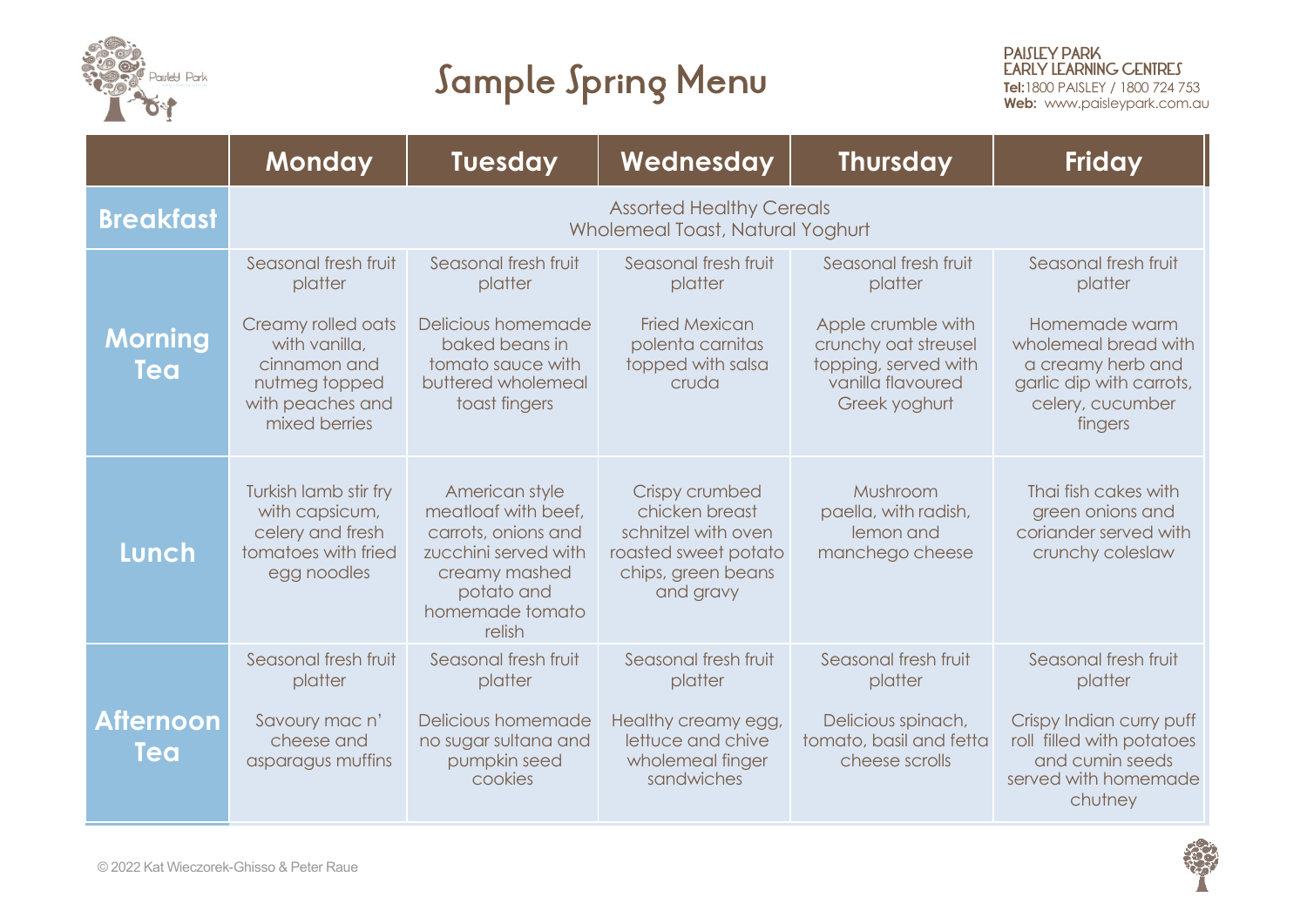

## **Sample Summer Menu**

|                                | <b>Monday</b>                                                                                                                                                  | <b>Tuesday</b>                                                                                                                                        | Wednesday                                                                                                                             | Thursday                                                                                                                                                 | <b>Friday</b>                                                                                                                                                                              |  |
|--------------------------------|----------------------------------------------------------------------------------------------------------------------------------------------------------------|-------------------------------------------------------------------------------------------------------------------------------------------------------|---------------------------------------------------------------------------------------------------------------------------------------|----------------------------------------------------------------------------------------------------------------------------------------------------------|--------------------------------------------------------------------------------------------------------------------------------------------------------------------------------------------|--|
| <b>Breakfast</b>               | <b>Assorted Healthy Cereals</b><br>Wholemeal Toast, Natural Yoghurt                                                                                            |                                                                                                                                                       |                                                                                                                                       |                                                                                                                                                          |                                                                                                                                                                                            |  |
| <b>Morning</b><br><b>Teg</b>   | Seasonal fresh fruit<br>platter<br>Savoury carrot and<br>poppy seed Scones<br>with a side of<br>homemade mixed<br>berry and chia jam                           | Seasonal fresh fruit<br>platter<br><b>Healthy Greek vanilla</b><br>yoghurt topped with<br>homemade oats<br>granola and sliced<br>fresh mangoes        | Seasonal fresh fruit<br>platter<br>Tasty carrot, zucchini<br>and corn fritters<br>topped with a<br>homemade tomato<br>chutney         | Seasonal fresh fruit<br>platter<br>Warm omelette of<br>mozzarella cheese,<br>spinach, mushroom<br>and roma tomatoes<br>with a side of<br>wholemeal bread | Seasonal fresh fruit<br>platter<br>Homemade wholemeal<br>English muffins topped<br>with sweet potato<br>puree, shredded basil<br>and shaved parmesan<br>cheese                             |  |
| Lunch                          | Melt in your mouth<br>grilled lamb cutlets<br>drizzled with a<br>chimichurri squce<br>served with roasted<br>Dutch carrots and<br>broccolini and<br>apple-slaw | Refreshing Thai style<br>warm beef salad with<br>celery cucumber<br>coriander mint cherry<br>tomatoes kaffir lime<br>leaves and vermicelli<br>noodles | Delicious Italian<br>chicken, shaved<br>fennel and pear<br>farfalle pasta salad<br>With spring onions<br>tarragon and baby<br>spinach | Spanish Summer Paella<br>of pumpkin, spinach,<br>zucchini, peas and<br>sweet potato with a<br>tomato and saffron<br>sofrito                              | Moroccan seasoned<br>oven baked fish fillet<br>with a side of oven<br>baked potato wedges,<br>homemade tartare<br>sauce and a zesty,<br>shaved parmesan,<br>cracked pepper rocket<br>salad |  |
| <b>Afternoon</b><br><b>Tea</b> | Seasonal fresh fruit<br>platter<br>Delicious olive,<br>roasted capsicum<br>and feta cheese<br>slice                                                            | Seasonal fresh fruit<br>platter<br>Scrumptious spinach<br>and creamy ricotta<br>scrolls                                                               | Seasonal fresh fruit<br>platter<br>Warm yoghurt flat<br>bread served with a<br>side of beetroot and<br>garlic hummus                  | Seasonal fresh fruit<br>platter<br>Delicious no sugar<br>upside down<br>caramalised fig and<br>orange zest cake                                          | Seasonal fresh fruit<br>platter<br>Warm wholemeal<br>sultana and coconut<br>loaf                                                                                                           |  |